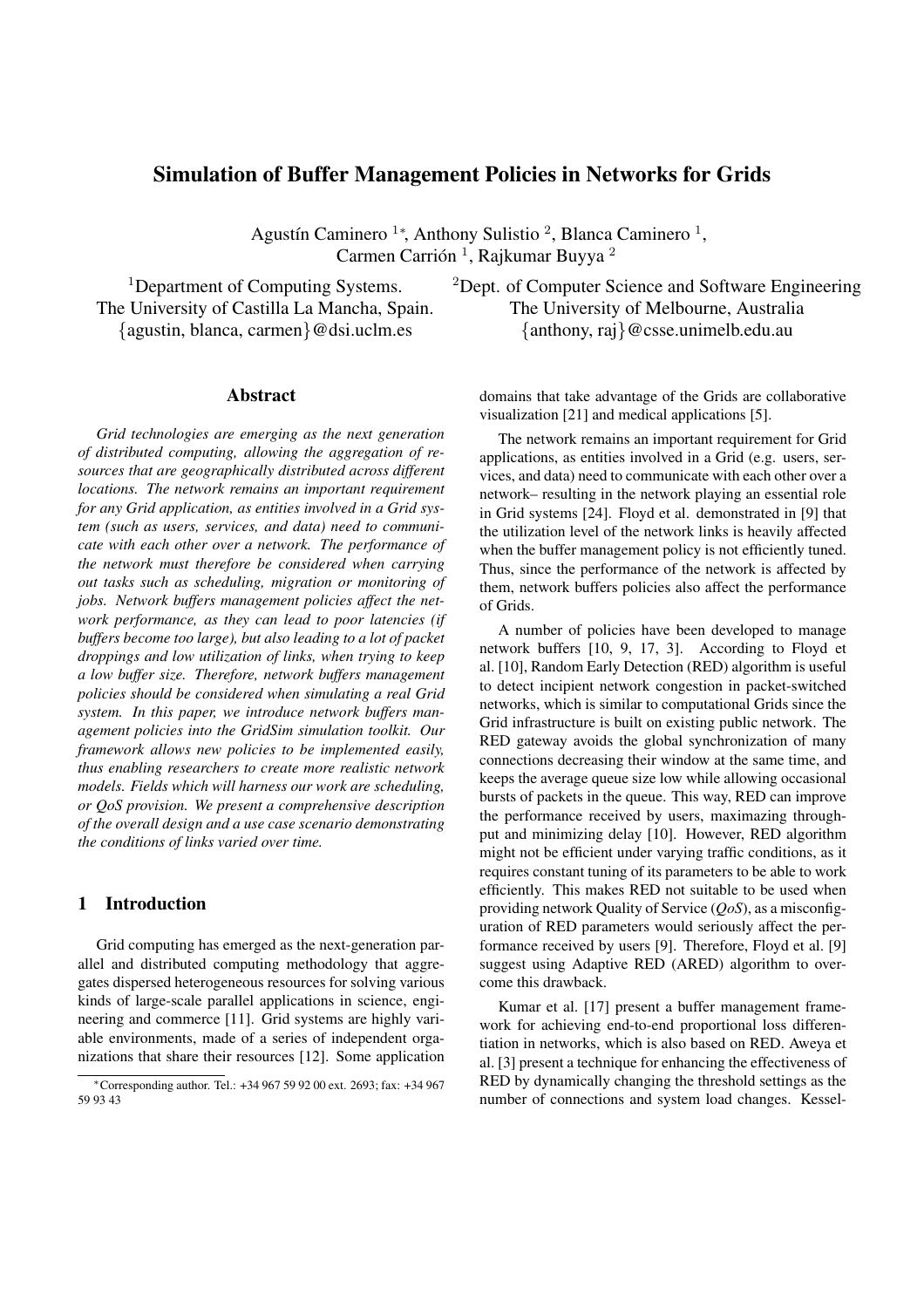man et al. [16] introduce a novel general non-preemptive buffer management scheme, which considers the queues ordered by their size. Gazi et al. [14] propose a thresholdbased dynamic buffer management policy, decay function threshold, to regulate the lengths of very active queues and avoid performance degradations.

The contribution of this paper is as follows. We design and implement buffer policies, such as FIFO, RED and ARED on GridSim [27], an open-source Grid simulation tool, since it can simulate both computational and data Grids. Moreover, several researchers have been using this simulator (such as [7, 23, 25]). More importantly, Grid-Sim allows the flexibility and extensibility to incorporate new components into its existing infrastructure. We decided to implement these two versions of RED because RED (or policies based on it) is a widely used network buffer management policy, as we showed above. Hence, our work benefits researchers for evaluating and improving their scheduling works against volatile network conditions.

This paper is organized as follows: Section 2 provides a overview on several Grid and network simulation tools. Section 3 provides a brief explanation of the buffer management policies implemented in this work. Section 4 describes the implementations on GridSim, which are supported by the results depicted in Section 5. Section 6 concludes the paper and suggests some guidelines for future work.

## **2 Related Work**

As we mentioned previously, simulations are essential for carrying out research experiments in Grid systems. Thus, a number of simulation tools have been developed, such as GridSim [27], OptorSim [4], SimGrid [13], and MicroGrid [20]. Sulistio et al. [27] provide a detailed comparison of these simulation tools in terms of their network functionalities and features. The simulation tool we use for our work is GridSim. Moreover, [27] also provides an indepth explanation of its network components. In this paper, we are interested in the simulation of network buffer management policies, and none of these tools provide the mentioned functionality.

Simulations are also widely used in the networking research area. Examples of such simulators are NS-2 [1], DaSSF [19], OMNET++ [28] and J-Sim [22]. Although their support for network protocols is extensive, they are not targeted at studying Grid computing. This is because simulating Grids requires modeling the effects of scheduling algorithms on Grid resources and investigating users QoS requirements for application processes. In addition, we believe simulating TCP and UDP connections are sufficient to model a real world behavior, because Grid users are mostly interested in finding out round trip time and available bandwidth of a host. Therefore, these network simulators perform other complex functionalities which are not needed in simulating a Grid computing environment [27].

As a result, we decided to extend GridSim with a better network model rather than integrating an existing simulator tool into it. We decided it because GridSim is a very versatile tool that can be extended in an easy and efficient way. Also, integrating a network simulator would be more complicated and time-consuming than extending GridSim, and such integration would not be so interesting for the purposes of Grid researchers.

## **3 Buffer Management Policies**

The aim of our work is the extension of the GridSim Toolkit with network buffer management policies. This is necessary for a realistic Grid simulation, because network buffers affect the performance of the network, and this in turn affects the performance of the Grid. Thus, in this section, we provide an overview on the policies we have implemented, namely RED, Adaptative RED, and FIFO. FIFO is an straightforward policy, which just enqueues packets into buffers, and packets get dropped when buffers are full. The other two policies will be explained the next.

### **3.1 Random Early Detection**

One of the most widely used policies is Random Early Detection (RED) [10]. RED routers detect incipient congestion by computing the average queue size. The router could notify congestion to connections either by dropping packets arriving at the router or by setting a bit in packet headers. When the average queue size exceeds a preset threshold, the router drops or marks each arriving packet with a certain probability, where the exact probability is a function of the average queue size. RED routers keep the average queue size low while allowing occasional bursts of packets in the queue [10].

During congestion, the probability that the router notifies a particular connection to reduce its window is roughly proportional to that connection's share of the bandwidth through the router. RED routers are designed to accompany a transport-layer congestion control protocol such as TCP. The RED router has no bias against bursty traffic and avoids the global synchronization of many connections decreasing their transmission window at the same time [10]. The RED congestion control mechanisms monitor the average queue size for each output queue, and, using randomization, choose connections to notify of that congestion. Transient congestion is accommodated by a temporary increase in the queue. Longer-lived congestion is reflected by an increase in the computed average queue size, and results in randomized feedback to some of the connections to decrease their windows [10].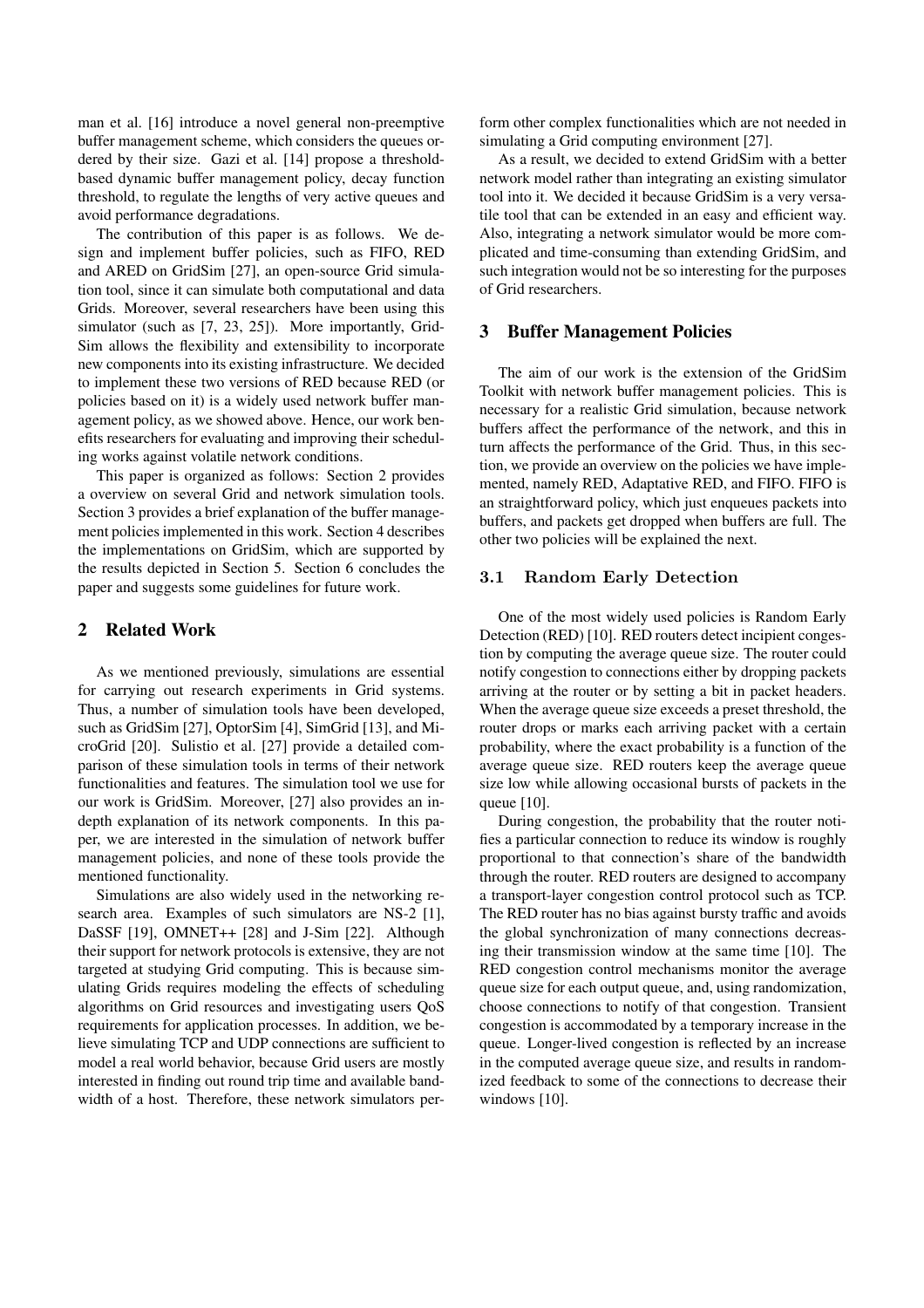| Algorithm 1 Random Early Detection (RED) algorithm. |                                                     |  |  |
|-----------------------------------------------------|-----------------------------------------------------|--|--|
| 1: for all incoming packet do                       |                                                     |  |  |
| 2:                                                  | $\alpha vq \leftarrow$ calculate average queue size |  |  |
| 3:                                                  | if $avg > max_{th}$ then                            |  |  |
| 4:                                                  | drop packet                                         |  |  |
| 5:                                                  | else if $avg > min_{th}$ then                       |  |  |
| 6:                                                  | drop packet with a probability $max_n$              |  |  |
| 7:                                                  | else                                                |  |  |
| 8:                                                  | enque packet                                        |  |  |
| 9:                                                  | end if                                              |  |  |
| 10: end for                                         |                                                     |  |  |
|                                                     |                                                     |  |  |

| Algorithm 2 Calculation of average queue size. |  |
|------------------------------------------------|--|
|------------------------------------------------|--|

| 1: if queue is non-empty then                                       |
|---------------------------------------------------------------------|
| 2: $avg \leftarrow old_{avg} + w_q(q - old_{avg})$                  |
| $3:$ else                                                           |
| 4: $avg \leftarrow (1 - w_q)^{(time - q\_time)/s} \times old_{avq}$ |
| $5:$ end if                                                         |

The RED algorithm can be seen in Algorithm 1. For each incoming packet, the average queue size is calculated (line 2). If it is above the maximum threshold, the packet is dropped (line 4). If it is between both thresholds, the packet is dropped with probability  $max_p$  (line 6). Otherwise, the packet is enqueued (line 8). The average queue size calculation is explained by Algorithm 2. The parameters are listed here: avg: current average queue size; old\_avg: previous average queue size;  $w_a$ : queue weight, the significance of the current queue size when calculating the average queue size;  $q$ : current queue size;  $q_time$ : the time when the queue got empty for the last time; time: current time; s: typical transmission time. max*th*: maximum threshold, upper limit for the average queue size; min*th*: minimum threshold, lower limit for the average queue size;  $max_p$ : the maximum probability for an incoming packet to get dropped. This algorithm works as follows: if the queue is not empty, the average queue size is calculated by adding the weighted difference between the current queue size and the previous average to the previous average (line 2). Otherwise , the new average is calculated by considering the time difference between the current time and the time when the queue got empty for the last time (line 4).

RED algorithm has been used as a basis for the development of other algorithms. Among the algorithms developed based on RED we can find Adaptive RED [8] [9].

### **3.2 Adaptive RED**

Adaptive RED [8] [9] is based on the assumption that the resulting average queue length is quite sensitive to the level of congestion and to the RED parameter settings, and is therefore not predictable in advance. Authors claim that

| Algorithm 3 The Adaptative RED algorithm. |                                                                       |  |  |
|-------------------------------------------|-----------------------------------------------------------------------|--|--|
| $1:$ repeat                               |                                                                       |  |  |
| 2:                                        | Every <i>interval</i> seconds                                         |  |  |
| 3:                                        | <b>if</b> $(avg > target \text{ and } max_p \leq = high\_limit)$ then |  |  |
| 4:                                        | $max_p \leftarrow max_p + \alpha$ {increase $max_p$ }                 |  |  |
| 5:                                        | else                                                                  |  |  |
| 6:                                        | <b>if</b> $(avg < target$ and $max_p >= low-limit)$ then              |  |  |
| 7:                                        | $max_p \leftarrow max_p \times \beta$ {decrease $max_p$ }             |  |  |
| 8:                                        | end if                                                                |  |  |
| 9:                                        | end if                                                                |  |  |
| 10: <b>until</b> end of simulation        |                                                                       |  |  |
|                                           |                                                                       |  |  |

adaptive RED removes the sensitivity to parameters that affect RED's performance and can reliably achieve a specified target average queue length in a wide variety of traffic scenarios. Thus, Adaptative RED is similar to RED, but it updates the max*<sup>p</sup>* parameter with a given frequency, so that the average queue length is kept at a reasonable level at all times. The update procedure is shown in Algorithm 3, and its parameters are the following: interval: a period of time;  $high\_limit$ : a top limit for the maximum dropping probability  $(max-p)$ ;  $\alpha$ : increment;  $low-limit$ : : a low limit for max p;  $\beta$ : decrease factor ( $\beta$  < 1); target: the desired average queue length. Also, ARED calculates  $w_q$  and  $min_{th}$  based on the speed of the link, thus choosing their values more accurately than just choosing them by hand. The equations used for that are  $w_q = 1 - exp(-1/C)$  and  $min_{th} = max \left[ 5, \frac{delay_{target} \times C}{2} \right]$  [9]. In these equations, we can see two new parameters, namely  $C$ , which is the link capacity in packets per second, and delay*target*, which is the target average queuing delay.

The Algorithm 3 works as follows: every *interval* seconds, the average queue size is checked (it is calculated as Algorithm 2 says), and it is compared with the target. Also, the  $max_p$  is compared with the  $high\_limit$  (line 3). If the queue size is too large, and the dropping probability is smaller than the high limit, then increase the dropping probability (line 4). Otherwise, if the queue is too small, and the dropping probability is higher than the low limit (line 6), then decrease the dropping probability (line 7).

These three algorithms (FIFO, RED, and ARED) have been implemented in GridSim, and the implementation will be explained in the next section.

# **4 Implementation of Buffers Management Policies in GridSim**

In this section we will first explain the classes architecture developed to implement the network buffers management policies, followed by an explanation on the interactions between entities.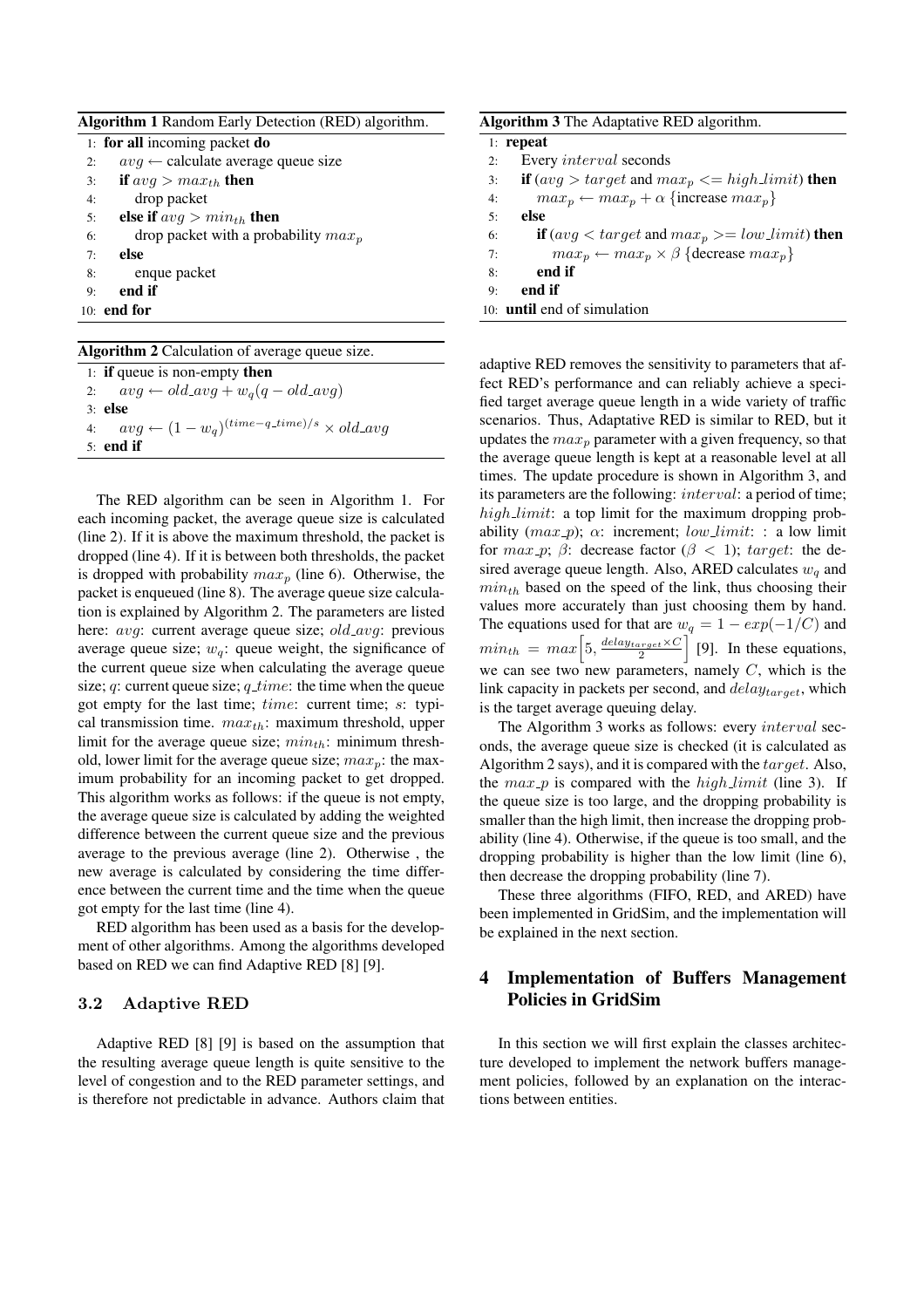

**Figure 1. Classes created for the network finite buffers functionality.**

## **4.1 Architecture**

We have implemented FIFO, RED and ARED as management algorithms for finite buffers in routers, and implementations have been carried out on GridSim. In order to provide GridSim with this new functionality, several classes have been developed. These classes are depicted in bold font Figure 1, and will be explained the next:

- **FnbUser**: This class implements the users of our Grid environment. Its functionality can be summarized as follows: (1) creation of jobs; (2) submission of jobs to resources; (3) reception of succeeded jobs.
- **FnbSCFQScheduler**: This class is based in the SCFQScheduler GridSim class with some variations to support finite buffers. This is an abstract class, and by extending it, new policies can be implemented. We have implemented three policies: RED, ARED and FIFO. This class has an abstract function, the enque(Packet) function, which is called everytime a new packet arrives at the router.
- **RED**, **ARED**, and **FIFO**: These are three buffer management policies. They implement the enque(Packet) function, which calls the buffer management algorithm every time a new packet arrives at the router. These classes behave as was explained in Section 3. As ARED policy is based on RED, ARED class extends RED. This way, new policies based on RED can be easily implemented, just by extending RED. These four classes (including FnbSCFQScheduler) are the most important classes of our model, as they implement the policies to manage network buffers.

Apart from that, when a packet gets dropped, we have to inform the user involved in that transmission. We do it after a certain delay, thus emulating the expiration of a time-out. This is essential as the simulator does not deal well with entities waiting for an event that never arrives. In other words, if a packet gets dropped, the user should be informed, because the job to which that packet belongs is failed. Thus, that job will not arrive back to the user after completion. In real UDP

transmissions, users just inject packets into the network, and do not care if there are lost packets. Work on implementing TCP on GridSim will be considered as future work.

- **NetIO**: It is an interface class, providing some functions to deal with IO ports.
- **FnbInput**: This class implements NetIO, and it is based on the Input GridSim class. The differences between FnbInput and Input are mainly in the getDataFromLink() function. As packets may get dropped, input ports must check if all the packets belonging to a transmission have arrived properly. Hence, the transmission is successfull only if all the packets have arrived. Therefore, if any packet belonging to a job's transmission gets dropped, the job will get filtered at the input port of the receiver, not reaching the receiver itself. We do that because we are considering only UDP transmissions, so no detection of lost packets is performed. As mentioned before, implementing TCP on GridSim is part of the future work.
- **FnbOutput**: This class implements NetIO, and it is based on the Output GridSim class. The difference between FnbOutput and Output is the way how it receives notifications from routers when a packet is dropped. In this case, if the output port belongs to a user, the port will inform the user about that. Another strategy would be retransmitting the lost packet, and this is considered as a part of the future work. When a packet is dropped, and the output port of the user is informed about that, the port has to match the packet ID to the job it belongs to. Then, the port tells the user which job has suffered the dropping. This way a user can deem a job as failed if any of its packets got dropped. This has been done in order to avoid the fact that users keep waiting for a job that never arrives. In real world with UDP transmissions, output ports only have to send packets to the other end of transmissions.
- **FnbRouter** and **FnbRIPRouter**: based on Grid-Sim classes Router and RIPRouter, these classes were modified to include some statistics, such as dropped packets counters.
- **FirstLastPacketsGridlet**: An array of objects of this class is used to keep the number of packets each job (*gridlet* using the terminology of the simulator) is made of. This is necessary for the output port to be able to match a packet ID to the gridlet it belongs to.
- **Source pktNum**: This class is used in the input ports of users/resources, to make sure that all the packets of a job arrive at the user/resource. If any of the packets of a job do not arrive, that job will be considered as failed. In this case, the input port will filter that job, hence the user/resource will not receive it.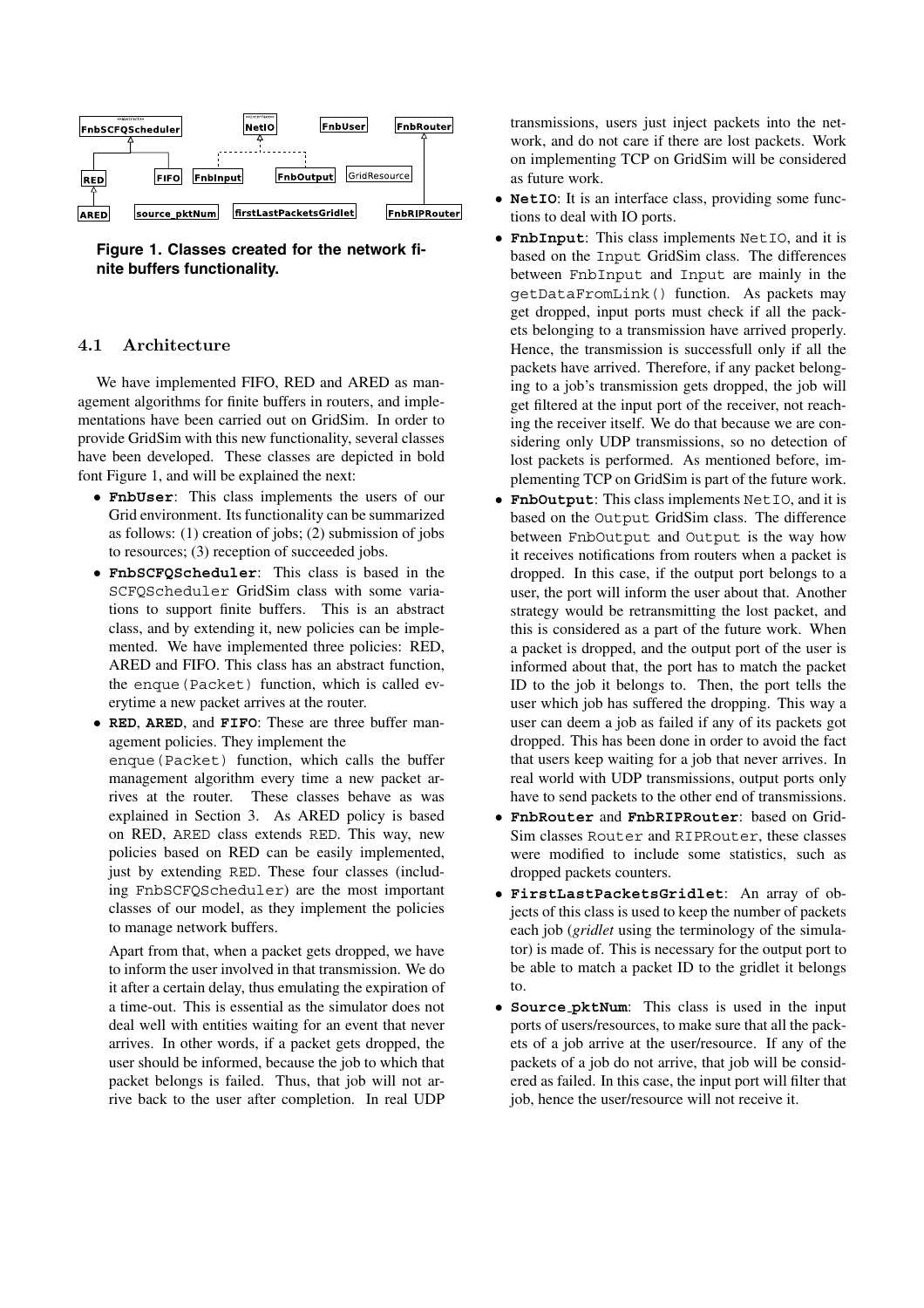• **GridResource**: An original GridSim class, used to execute users' jobs.

### **4.2 Functionality**

The process of creating an experiment in GridSim requires the following steps (more details on the experiment creation process can be found in [27, 26]. First, we must initialize the GridSim package by calling GridSim.init() and GridSim.initNetworkType(GridSimTags. NET BUFFER PACKET LEVEL) methods. This way we decide we want to use the finite buffer functionality. Second, we must create one or more Grid resource and Grid user entities. Each resource must have number of processors, speed of processing and internal process scheduling policy. Third, we must build a network topology by connecting Grid user and resource entities. Finally, we must run the experiment by calling GridSim.startGridSimulation() method.

Figure 2 depicts a use case in which a user sends a job to a resource, and all the packets reach the resource. The same situation would be for the opposite direction, this is, from the resource to the user. From left to right, we can see that an user submits a job, hence his/her output port has to split that job into a number of packets. The output port also creates a firstLastPacketGridlet object containing the ID of the first and the last packet of that job, in this case, 0 and 2. Then, packets are transmitted through the network to the router, which calls FnbSCFQScheduler for each incoming packet. The FnbSCFQScheduler object runs the policy algorithm to determine whether each packet is dropped or not, and this is done by the child class implementing the chosen policy. In this case, no packet is dropped, hence they are forwarded to the input port of the resource. As packets arrive at the input port of the resource, the port counts them. When all the packets of the job have arrived, then the job has successfully reached the resource, hence the input port sends the job to the GridResource entity where it will be executed.

Figure 3 shows an scenario in which one of the packets is dropped. This happens when the

FnbSCFQScheduler runs the policy algorithm. In this case, the SCFQ scheduler informs the output port of the user about the dropping. In turn, the output port checks which job this dropped packet belongs to, and informs the user. This way, the user knows that this job will not get executed, so his/her will not wait for the output of that job to come back. Also, the input port of the resource will discover the dropping when a packet does not reach it. In this case, the port will filter that job, not sending it to the resource. Next, we show the usefulness of our work with a use case scenario.

## **5 Use Case Scenario**

The aim of this experiment is to show GridSim's ability to simulate an adequate-size Grid testbed. Therefore, we create a network scenario based on the on the EU Data-GRID Testbed 1, as shown in Figure 4 [15]. For this experiment, our main concern is the network behavior in a Grid environment. Hence, we are trying to look at how different buffer management policies affect the network performance.

In this scenario we will compare the RED and ARED, using a FIFO policy as a base case. Table 1 summarizes the characteristics of simulated resources, which were obtained from a real LCG testbed [18]. The parameter regarding to a CPU rating is defined in the form of MIPS (Million Instructions Per Second) as per SPEC (Standard Performance Evaluation Corporation) benchmark. Moreover, the number of nodes for each resource have been scaled down by 10, because of memory limitation on the computer we ran the experiments on, and also for time restrictions. The complete experiments would require more than 2GB of memory, and would take several weeks of processing. Finally, each resource node has four CPUs.

For this experiment, we create 100 users and distribute them among the locations, as shown in Table 1. Each user has 10 jobs and the processing power of each job is 1400000 Million Instructions (MI), which means that each job takes about 2 seconds if it is run on the CERN resource. Also, I/O files sizes are 24 MB. All jobs have the same parameters that are taken from ATLAS online monitoring and calibration system [2]. Moreover, we set the job duration time to be small because it does not influence the performance of the network buffer management policy.

In order to create congestion on a link, we have chosen 20% of the users to submit their jobs to the resource CERN. Thus, the link between this resource and Router0 (shaded in Figure 4) will be heavily used. So, all the statistics presented here are those collected at the link between CERN and Router0.

To simplify the experiment set-up, some parameters are identical for all network elements, such as the maximum transfer unit (MTU) of links is 1,500 bytes and the latency is 10 milliseconds. Links will be scaled down by 1000, for the same reasons mentioned above.

Table 2 specifies the values for the parameters of the simulations running RED algorithm. In order to calculate the thresholds, we have considered the rule  $max<sub>th</sub>$  =  $3 \times min_{th}$ , as suggested in [10]. The value for  $w_q$  has been chosen too small, so that we can appreciate the improvement achieved by ARED, which calculates that parameter based on the speed of the link. Table 3 specifies the values for the parameters of the simulations running Adaptative RED algorithm, and these values are those used in [9].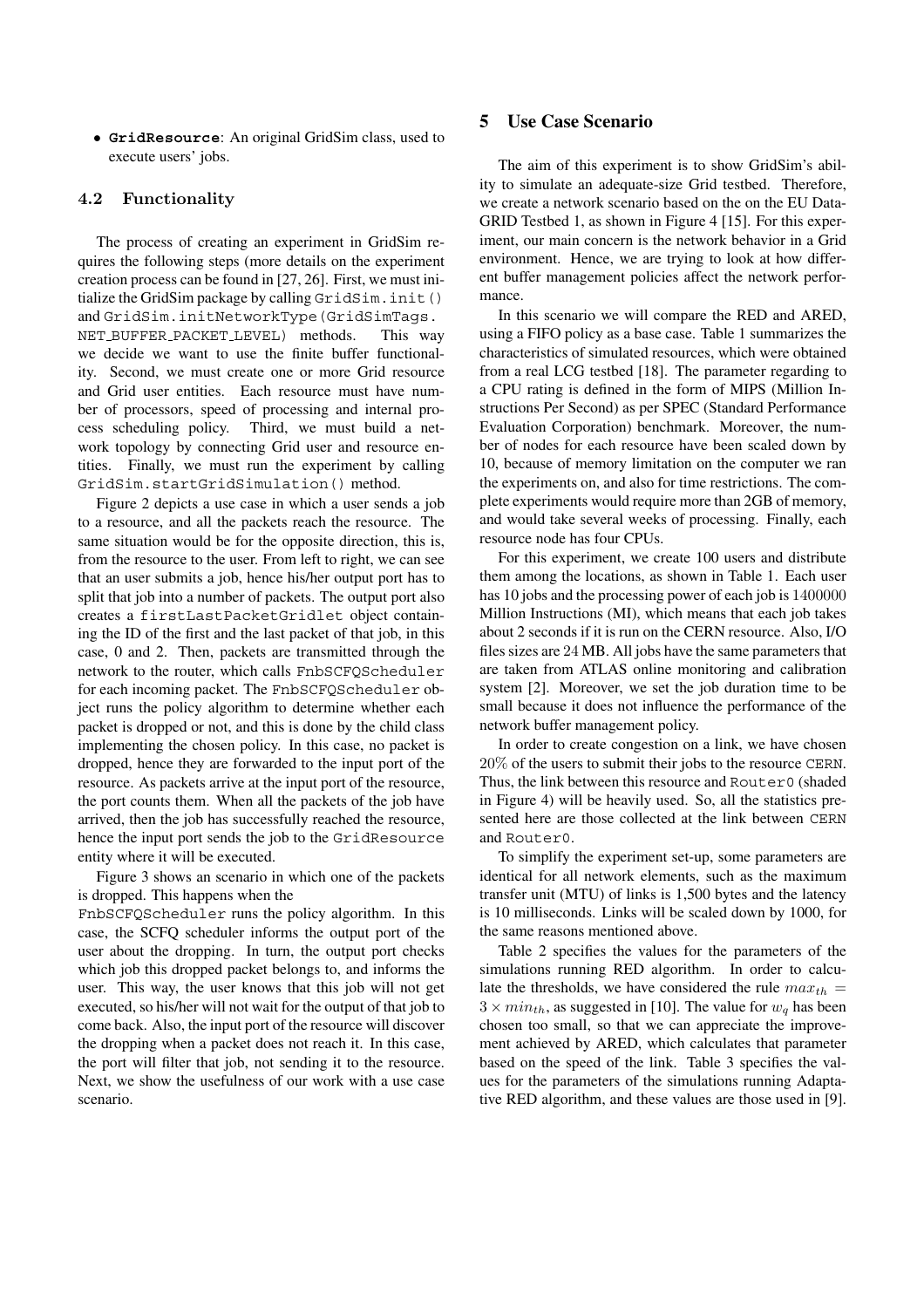

**Figure 2. Sequence diagram showing a transmission with no dropped packets.**



**Figure 3. Sequence diagram showing a transmission with one dropped packet.**

The value for max*th* follows the same rule as for RED. The maximum buffer size for all the simulations is 200 packets, and this is the only parameter for the base case running FIFO.

Figure 5 shows the first performance results that are collected at the beginning of our simulations. Figure 5 (a) shows variations on the buffer occupation. We can see that around time 250, buffer occupations suffer an increase, and this is because users start submitting their jobs to the resource. Thus, the buffer of that link receives a lot of incoming packets. When FIFO is running, the buffer gets

| Parameter    | Value       |
|--------------|-------------|
| $max_{th}$   | 150 packets |
| $min_{th}$   | 50 packets  |
| $max_{p}$    | 0.02        |
| $w_{\alpha}$ | 0.0001      |

**Table 2. Values of RED parameters.**

saturated, as FIFO imposes no restrictions on the buffer occupations. As opposed to it, both RED and ARED can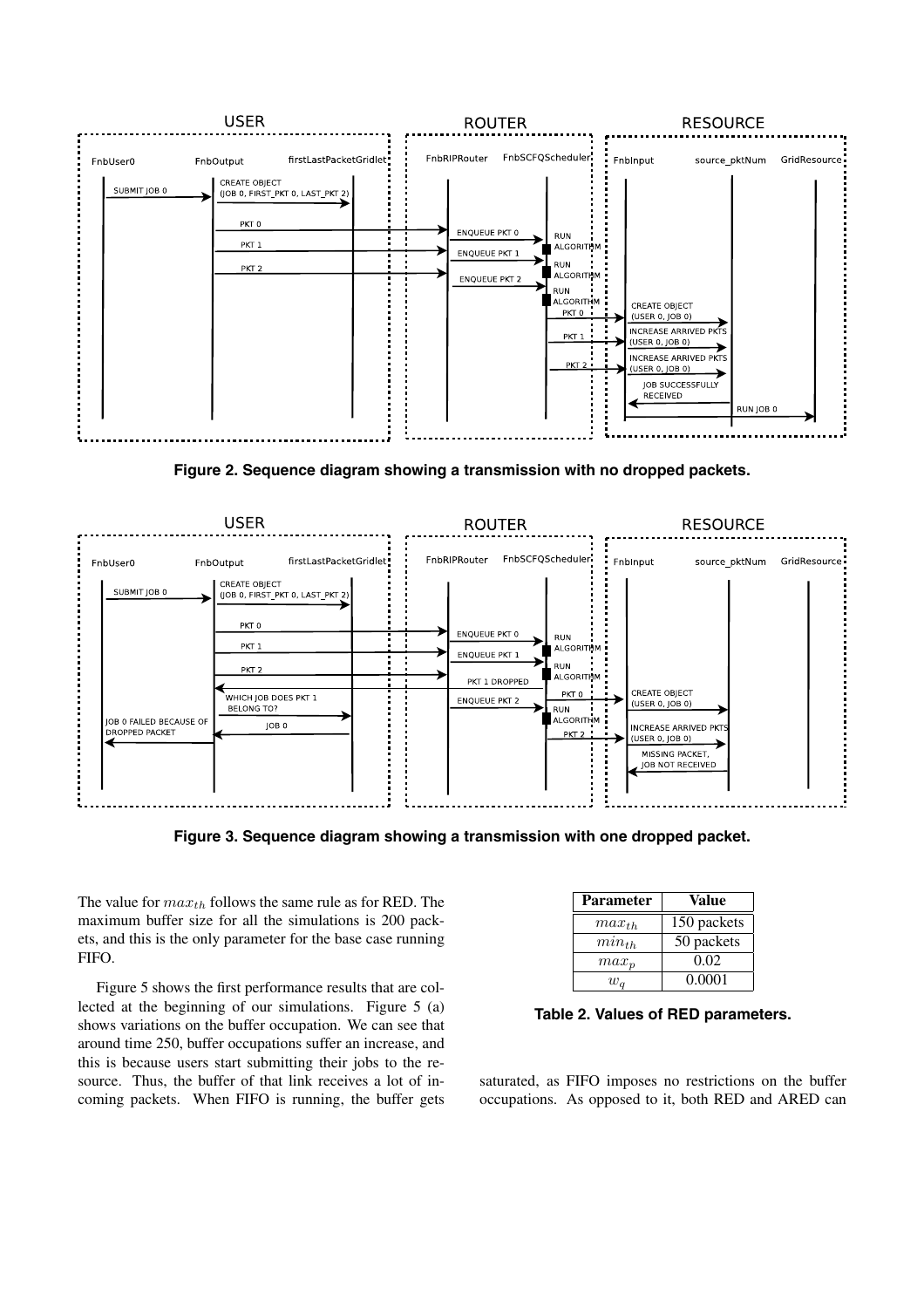| <b>Resource Name (Location)</b> | # Nodes        | <b>CPU Rating (MIPS)</b> | <b>Policy</b> | # Users        |
|---------------------------------|----------------|--------------------------|---------------|----------------|
| RAL (UK)                        | 41             | 49,000                   | Space-Shared  | 12             |
| Imp. College (UK)               | 52             | 62,000                   | Space-Shared  | 16             |
| NorduGrid (Norway)              | 17             | 20,000                   | Space-Shared  | 4              |
| NIKHEF (Netherlands)            | 18             | 21,000                   | Space-Shared  | 8              |
| Lyon (France)                   | 12             | 14,000                   | Space-Shared  | 12             |
| CERN (Switzerland)              | 59             | 70,000                   | Space-Shared  | 24             |
| Milano (Italy)                  | 5              | 70,000                   | Space-Shared  | 4              |
| Torino (Italy)                  | $\mathfrak{D}$ | 3,000                    | Time-Shared   | 2              |
| Rome (Italy)                    | 5              | 6,000                    | Space-Shared  | $\overline{4}$ |
| Padova (Italy)                  |                | 1,000                    | Time-Shared   | 2              |
| Bologna (Italy)                 | 67             | 80,000                   | Space-Shared  | 12             |

**Table 1. Resource specifications.**



**Figure 4. EU DataGRID Testbed 1.**

| <b>Parameter</b>        | Value                                                         |
|-------------------------|---------------------------------------------------------------|
| interval                | $0.5$ seconds                                                 |
| $\alpha$                | $min(0.001, max_p/4)$                                         |
|                         | 09                                                            |
| target                  | $\left[ min_{th} + 0.4 \times (max_{th} - min_{th}), \right]$ |
|                         | $min_{th} + 0.6 \times (max_{th} - min_{th})$                 |
| $delay_{target}$        | $0.005$ seconds                                               |
| $low$ <sub>-limit</sub> | 0.01                                                          |
| $high\_limit$           |                                                               |

**Table 3. Values of Adaptative RED parameters.**

keep buffer occupations at reasonable levels, far away from

saturation. In order to achieve that, ARED increases the  $max_{p}$ , and this can be seen in Figure 5 (b). Regarding RED, the buffer occupation has several spikes, and this is because the  $w_q$  has been chosen to a non-optimal parameter and RED cannot detect congestion efficiently. As opposed to it, ARED chooses  $w_q$  based on the link features, thus the buffer occupation remains more stable.

Figure 6 shows average buffer occupation for RED and ARED. We do not present this statistic for FIFO, as we can see in Figure 5 (a) that the buffer occupation reaches the full buffer capacity (200 packets) and does not change. As we mentioned above, ARED can keep the average buffer occupation quite stable, as opposed to RED, which shows some spikes. Both of them can keep the average buffer size between the thresholds. Recall that thresholds are different for RED and ARED, since they are automatically calculated (in the case of ARED), and chosen by hand (in the case of RED). Because of this, ARED's thresholds are lower  $(min_{th} = 5 packets$  and  $max_{th} = 15 packets)$  than RED's  $(min_{th} = 50 \ packets$  and  $max_{th} = 150 \ packets$ . This way, the difference in average buffer occupation between both policies showed in Figure 5 (a) is explained.

Figure 7 shows the dropped packets at the link between resource CERN and the router it is directly connected to. We can see that the policy which drops more packets at this link is FIFO, because it does nothing to control the buffer occupations. Thus, too many packets reach this link, and fill the buffer. Then, all the packets reaching this link when the buffer is full will get dropped. On the other hand, RED and ARED does perform that kind of control, thus the amount of packets that reach this link is lower. RED and ARED schedulers at each link in the topology filter packets when the average queue size becomes too high, thus the amount of packets that reach this link is lower. Recall that the current infrastructure does not provide retransmission of dropped packets, and this improvement is considered as future work.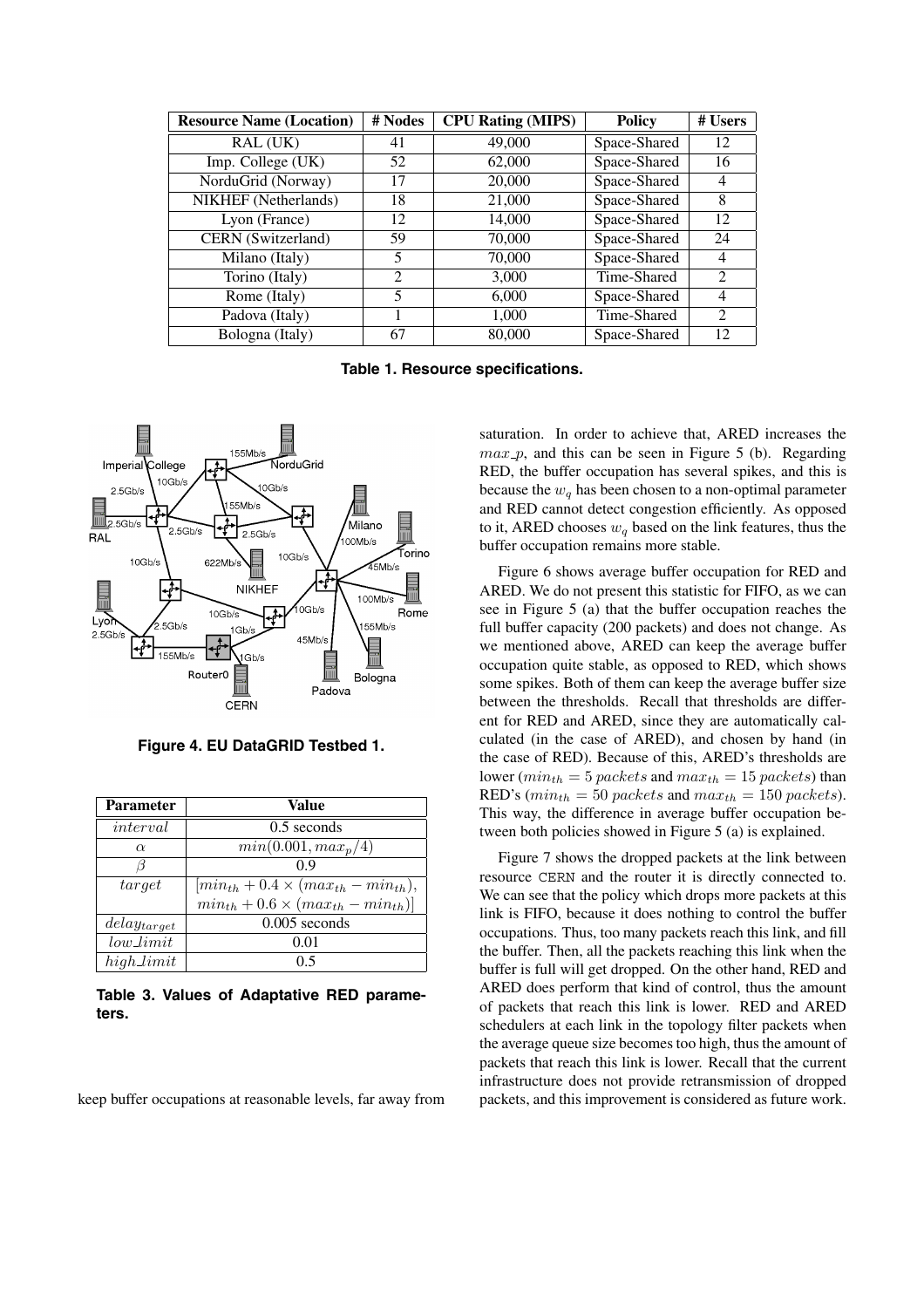

**Figure 5. Timelines showing the progress of buffer occupations and** max*p***.**



**Figure 6. Timelines showing the progress of average buffer occupations for RED and ARED.**



**Figure 7. Statistics on dropped packets.**

As for the users point of view, Figure 8 shows statistics regarding the moment when users from the location CERN receive the first dropped packet for a job. In a real environment, this means the retransmission of the lost packet, and if it is a TCP connection, the decrease of the transmission window and the retransmission of all the packets from the lost one onwards. As we explained in Section 3, avoiding global synchronization is one of the aims of the policies based on RED. In this figure, we can see that there are few users who receive a dropped packet at the same time (the vertical lines in the figure show the moment when more than 1 user gets a dropped packet at the same time, and number on them show how many users get synchronized) when using RED or ARED policies. Figure 8 (a) shows that up to 4 users get a dropped packet at the same time, and Figure 8 (b) and (c) show no more than 3. Also, this happens less frequently when RED or ARED is being used, than with FIFO.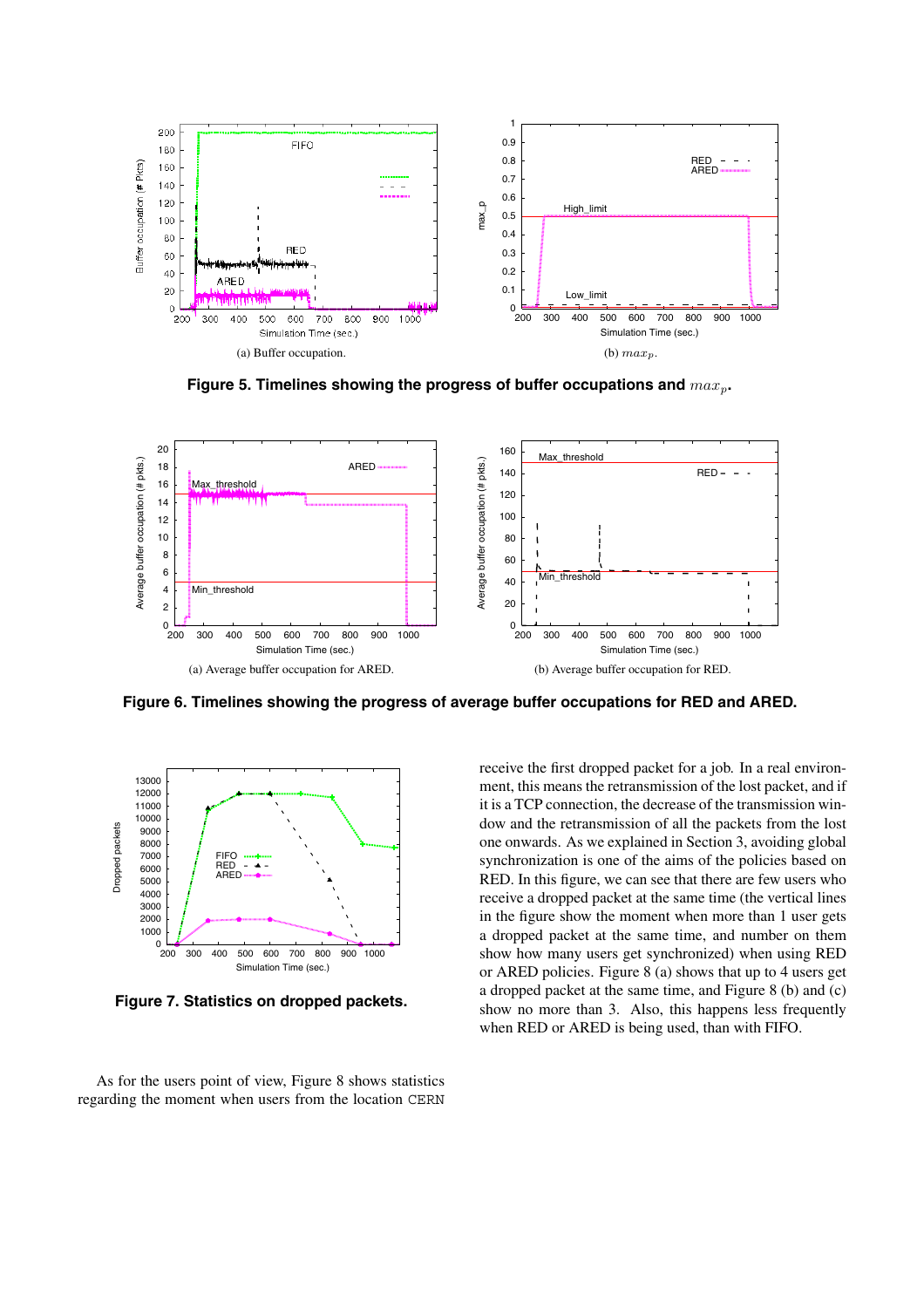

**Figure 8. Timelines showing the moment when users from** CERN **receive a packet dropped.**

### **6 Conclusion and Future Work**

Grid technologies are emerging as the next generation of distributed computing, allowing the aggregation of resources that are geographically distributed across different locations. Due to the large scale and distributed management of Grids, the use of simulation tools is essential to carry out research efficiently. Thus, simulation tools should cover the main features of a real Grid system, but this was not totally true for the network of Grids.

In this paper we propose an extension to one of the most widely used simulation tools to cover this gap. More precisely, we have introduced finite network buffers and network buffers management policies into GridSim. Three management policies have been implemented, namely FIFO, RED, and ARED, but more policies can be implemented using the current framework. This way, researchers will be able to create more realistic network models, thus improving their research in several key fields in Grids, such as scheduling, or QoS provision. We have presented results demonstrating the correctness of our work.

As for future work, we are planning to use the improved simulation tool to carry out research aimed at providing network QoS in Grids. This will be done by integrating this functionality into the Grid network broker outlined in [6]. Moreover, the functionality explained in this paper can be extended to include retransmissions of dropped packets. Furthermore, we are thinking on implementing TCP in GridSim as another future step.

### **Acknowledgement**

This work has been jointly supported by the Spanish MEC and European Commission FEDER funds under grants "Consolider Ingenio-2010 CSD2006-00046" and "TIN2006-15516-C04-02"; jointly by JCCM and Fondo Social Europeo under grant "FSE 2007-2013"; and by JCCM under grants "PBC-05-007-01", "PBC-05-005-01". This research is also partially funded by the Australian Research Council and the Department of Education, Science and Training.

### **References**

- [1] The network simulator ns-2. Web Page, 2007. http: //www.isi.edu/nsnam/ns/.
- [2] ATLAS online monitoring and calibration system. Web Page, 2007. http://dissemination. interactive-grid.eu/applications/HEP.
- [3] J. Aweya, M. Ouellette, D. Y. Montuno, and A. Chapman. Enhancing TCP performance with a load-adaptive RED mechanism. *Intl. Journal of Network Management*, 11(1):31–50, 2001.
- [4] W. H. Bell, D. G. Cameron, L. Capozza, A. P. Millar, K. Stockinger, and F. Zini. Simulation of dynamic grid replication strategies in OptorSim. In *Proc. of the 3rd Intl. Workshop on Grid Computing (GRID'02)*, London, UK, 2002.
- [5] R. Buyya, S. Date, Y. Mizuno-Matsumoto, S. Venugopal, and D. Abramson. Neuroscience instrumentation and distributed analysis of brain activity data: a case for escience on global grids. *Concurrency and Computation: Practice and Experience*, 17(15):1783–1798, 2005.
- [6] A. Caminero, C. Carrión, and B. Caminero. Designing an entity to provide network QoS in a Grid system. In *Proc. of the 1st Iberian Grid Infrastructure Conference (IberGrid)*, Santiago de Compostela, Spain, 2007.
- [7] E. Elmroth and P. Gardfjäll. Design and evaluation of a decentralized system for grid-wide fairshare scheduling. In *Proc. of the 1st Intl. Conference on e-Science and Grid Computing (eScience)*, Melbourne, Australia, 2005.
- [8] W. Feng, D. D. Kandlur, D. Saha, and K. G. Shin. A selfconfiguring RED gateway. In *Proc. of the INFOCOM Conference*, New York, USA, 1999.
- [9] S. Floyd, R. Gummadi, and S. Shenker. Adaptive RED: An algorithm for increasing the robustness of RED's active queue management. Technical report, AT & T Center for Internet Research at ICSI, Aug. 2001.